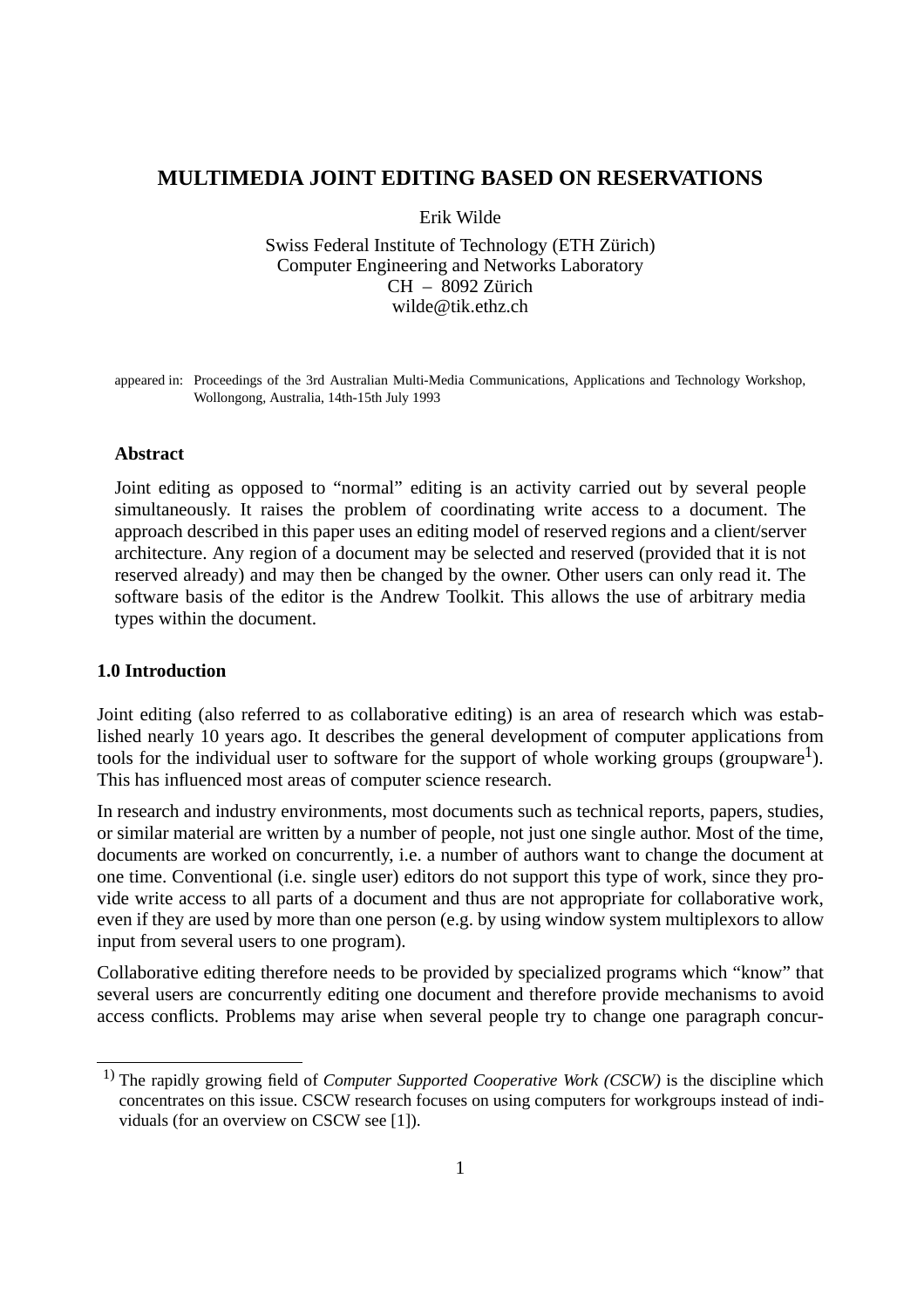rently or when one person edits a part of the document which is at the same time moved or even deleted by another person.

The editor described in this paper is one part of the *MultimETH* conferencing system. However, the editor may be used totally independent of the conferencing system and thus this system is only mentioned when absolutely necessary (e.g. when it comes to communication issues, which are implemented based on the conferencing system's communication mechanisms). The interested reader is referred to [2], which contains an extensive discussion of the conferencing system and its properties.

## **2.0 The Editing Model**

Two major issues have to be taken into account. The first is how the distribution of users is modeled within the system, i.e. which processes reside on which systems and which tasks do they have. The second is how these distributed processes interwork, i.e. how the distributed entities are designed to make joint editing possible by coordinating their activities.

The model of the distribution of processes within the editor described here is fairly simple. We chose a client/server approach to map the human users and a central entity (which is responsible for permitting changes to the document) onto processes. There are two main reasons for this decision (see [3] for an in-depth discussion).

- Joint editing can be seen an example of several people doing work that has to be synchronized. A server can be used to achieve this goal; it is responsible for allowing access to selected parts and making sure that no inconsistencies can occur. Since it is connected to all clients (users), the server is ideally suited to control all write accesses to a document. It can also easily determine who has the right to modify something if two users issue a corresponding request simultaneously.
- The conferencing system MultimETH, which is used as a base for the editor, is also structured in a client/server manner. That is, when using the editor with the conferencing system, every user is already represented by a client process (implementing the front end of the conferencing system) and there is one central server entity which is used as the conferencing center.

If the editor's model of processes is identical with the one of the conferencing system, the transport mechanisms of the conferencing system can be used. Therefore, it is not necessary to deal with communication between computers in this case. Only local communication facilities need to be used to handle data between the editor's distributed components and the conferencing system's processes. This approach also reduces the number of connections necessary.

The second main issue mentioned above is the model of joint editing used by the editor, i.e. the method that is used to make collaborative editing possible. Our approach is based on the observation that typically, every user wants to see and to be able to browse through the whole document, but changes are only made to small (and most of the time few) regions of it. Immediate updates of changed regions are not a critical issue<sup>2</sup>, although it must be possible to request the current ver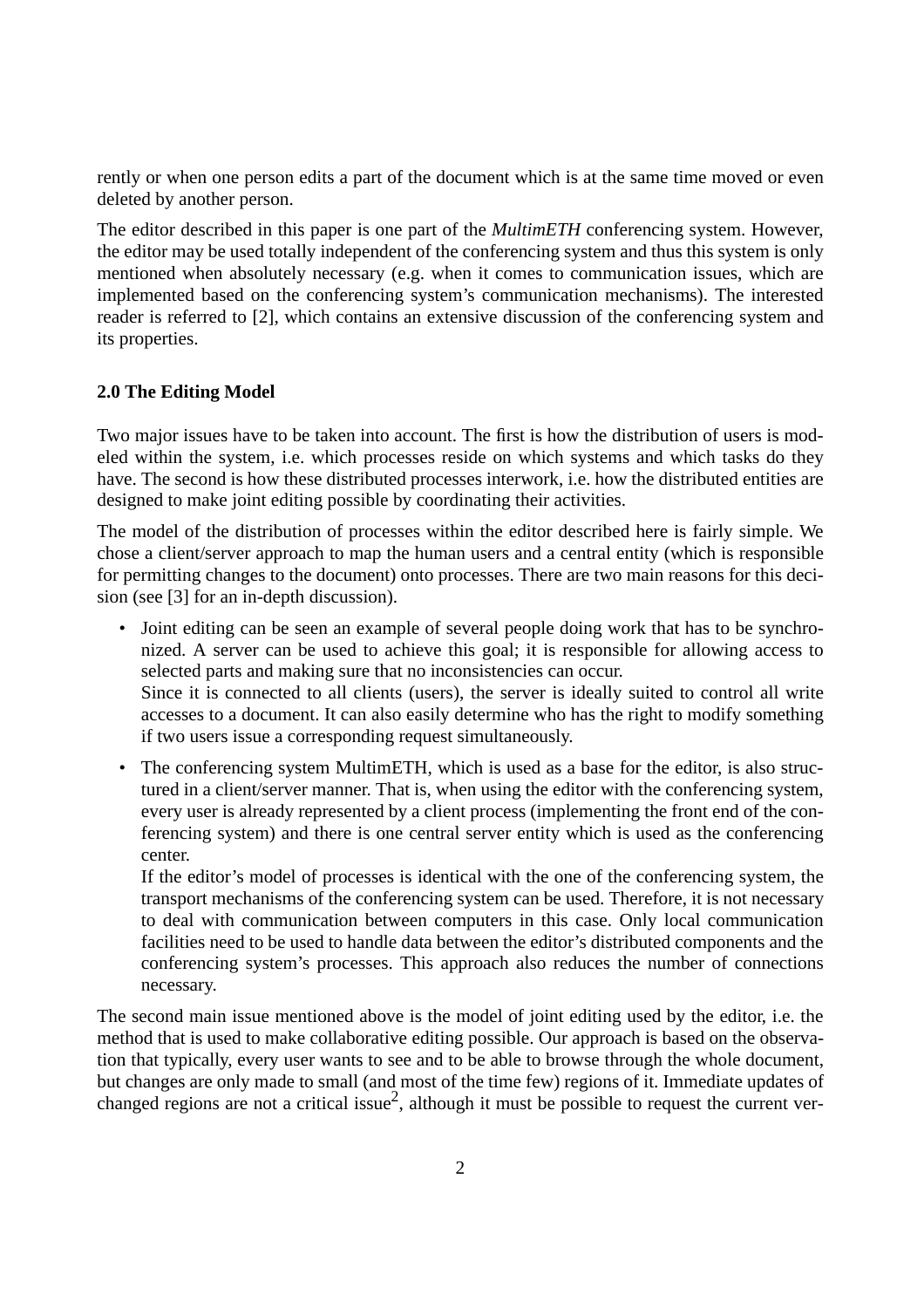sion of any reserved part on request or periodically. Consequently, we make the whole document available for reading, but only explicitly selected regions may be modified.

To satisfy the requirements described above, we provide a mechanism to select and reserve regions of the document, which are (after having been reserved) owned by the user who requested the reservation. Any consecutive region of the document may be selected, i.e. it is not necessary to select complete sentences, paragraphs, or sections. The selection can be made using the normal selection mechanism of the editor, which makes the reservation mechanism an integral part of the editing process. After the reserved region has been modified, it can be set free and becomes a normal part of the document which may then be selected by another user. Figure 1 shows the operations which can be used when working with selections and reservations and how they depend on each other.



Figure 1: Reservation Model<sup>3</sup>

The figure shows our reservation model and also gives an example of how working with the editor can look like. For changing a certain region of the document, that region must be selected and reserved. After a successful reservation, the region may be modified and finally the changes can be accepted or the original text can be restored. The following list gives a short overview of the operations we have defined.

<sup>&</sup>lt;sup>2)</sup> This question is very controversial. While some people believe that it is necessary to have high speed links connecting the users to provide immediate updates of all media types, we assume that it is sufficient to have a restricted level of synchronicity.

<sup>&</sup>lt;sup>3)</sup> The content within the document could also be a graphic or some other media type, not only text.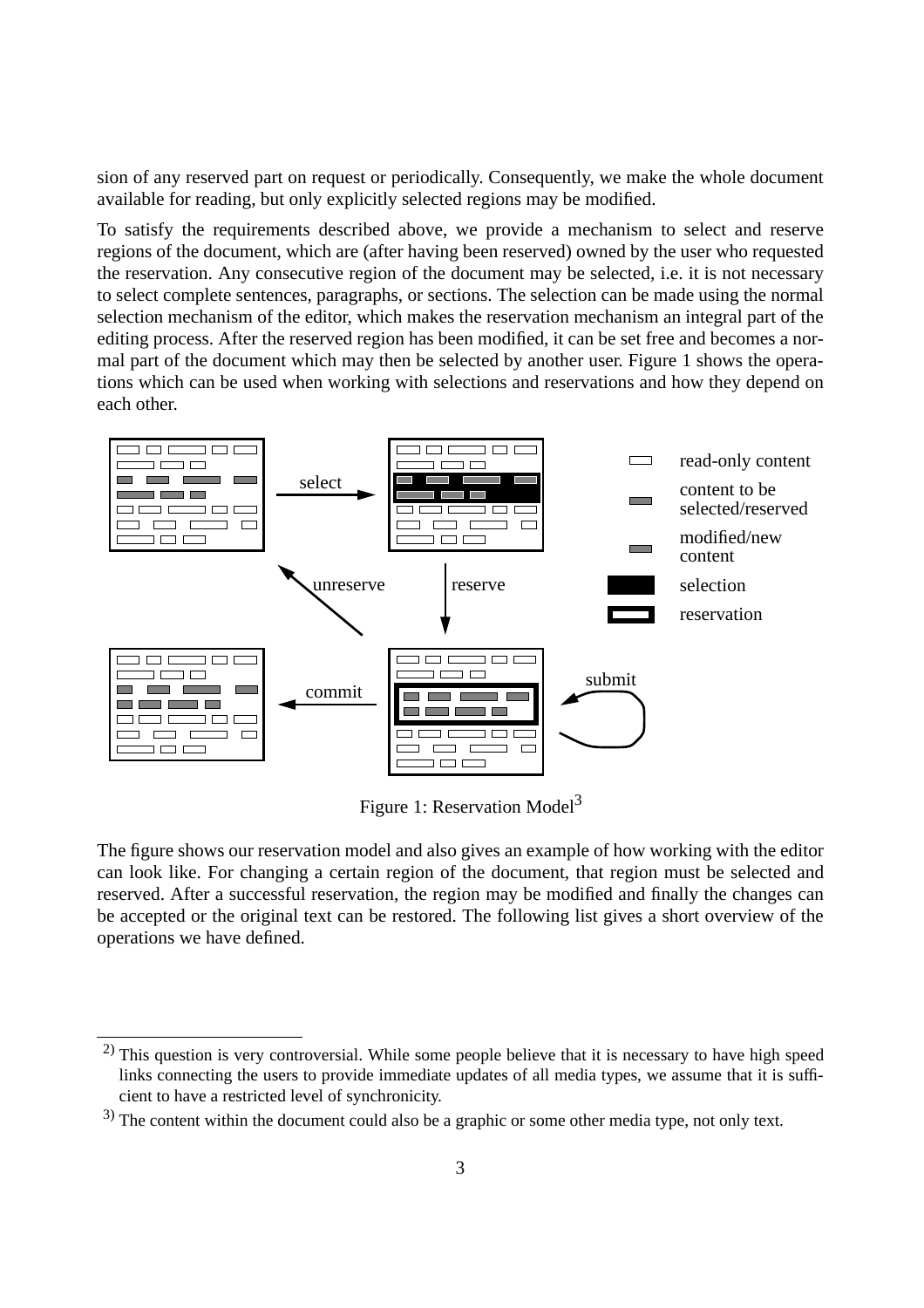• select

The select operation is the mechanism normally used within editors, i.e. the mouse is used for marking consecutive regions within the document. Thus, there is no explicit select operation or mechanism we have to implement, we simply take advantage of the available operation.

• reserve

After selecting a region of the document using the select operation, it is possible to use the reserve operation to turn the selection into a reservation. This operation will reserve the selected region for the user who performed it, i.e. no other user of the joint editing session will be allowed to reserve anything within this region of the document. The server is responsible for handling reservations, which are granted to clients on a first-come-firstserve basis.

• submit

Because there is a certain level of asynchronicity within our editing model (there is no immediate update), there is a special operation which can be used to propagate the changes applied to a reserved region so far to the other participants of an editing session. Submit does not change the status of the reserved region (i.e. it remains reserved), but it causes an update to be sent to all other editor clients<sup>4</sup>.

• commit

If the reservation is no longer required (because all modifications are made or because another participant of the editing session wants to reserve that region), and the changes should be applied to the document, the commit operation is used. After committing the changes, the modified region becomes a normal part of the document (i.e. the reservation's content is integrated into the document) and can be reserved again by any user.

• unreserve

If, for any reason, the changes are not to be integrated into the document, unreserve may be used to give up the reservation and restore the original content of the reservation. In this case, all changes made within the reservation are discarded.

All operations are context dependent, i.e. it is only possible to perform a certain operation when the context is appropriate. Figure 1 identifies which operations are allowed in which states. The small set of operations makes it easy for users to remember the joint editing facilities of the editor.

#### **3.0 Implementation Aspects**

We have implemented the editor using the Andrew Toolkit (ATK) [4], which is part of the Andrew System freely available with the distribution of the X window system. While the Andrew

<sup>&</sup>lt;sup>4)</sup> We decided to allow everyone to use the submit operation, i.e. not only the user who owns a reservation may use this operation. Thus, if any participant is interested in an update of a reserved region, he simply uses the submit operation for requesting the actual content from the owner's client process which is then also transmitted to all other clients.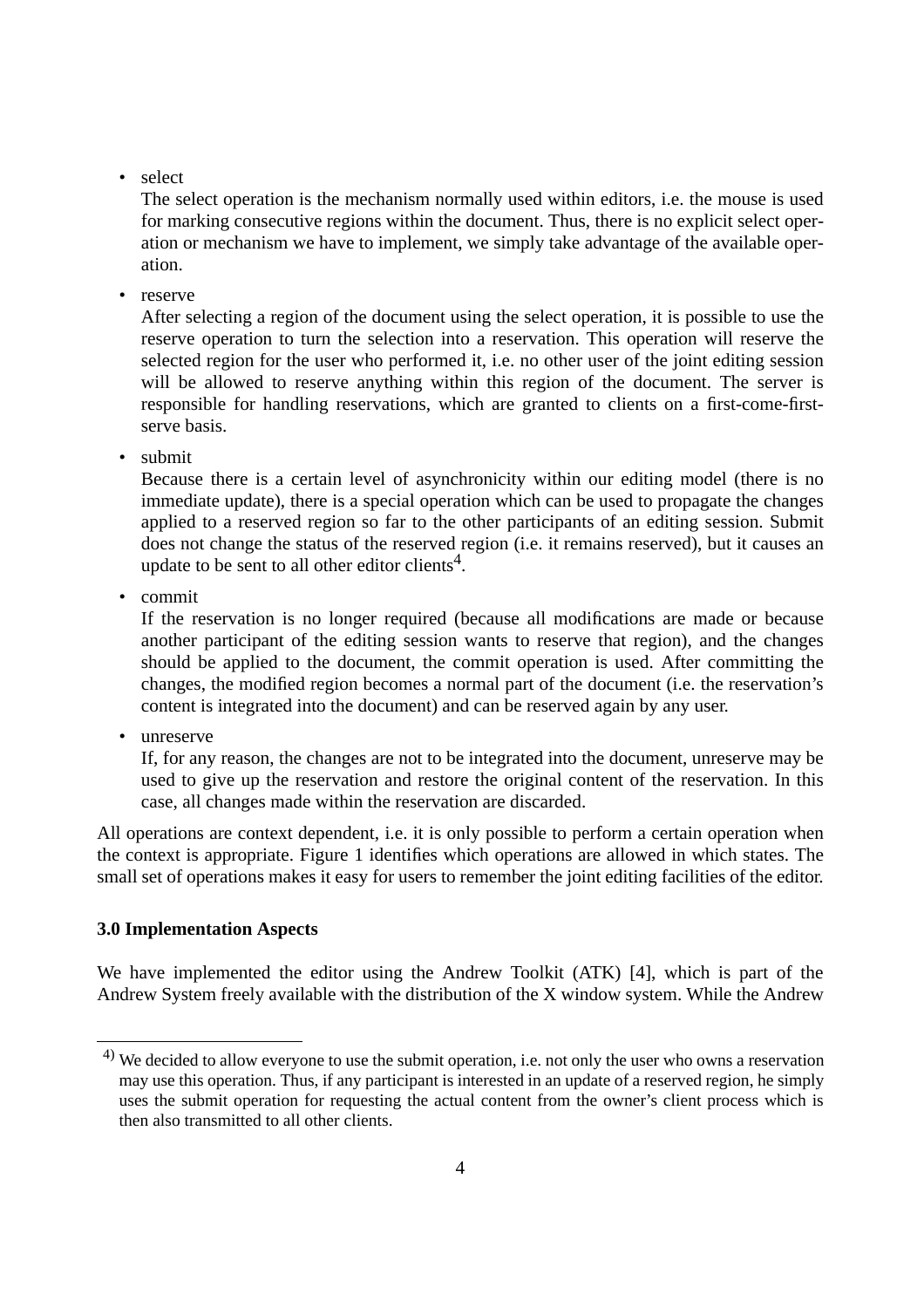System itself contains many complete applications (such as a messaging system and a distributed file system), the ATK is a collection of building blocks which can be used for programming multimedia applications. The ATK itself is portable and running under several window systems, the version we have used is based on the Xlib library of the X window system.

The ATK uses a language of its own, which is a superset of the C programming language. It uses a preprocessor to translate the ATK code into plain C code which is then processed with a normal C compiler. The language extensions provide an object-oriented programming environment. The definition of each class is divided into two parts, the class header, which defines the interface of the class, and the class implementation, which contains the code that is executed for each method call. Unfortunately, multiple inheritance is not possible, which would have been advantageous in some cases.

## **3.1 ATK Insets**

The basic building blocks of ATK applications are *insets*. Insets are mainly used to implement new media or information types which should be usable with different ATK applications. Using insets, it is not necessary to change the actual applications. Every inset can be viewed as a pair of classes conforming to a set of conditions (which are necessary to make the interworking of insets and ATK applications possible), one class implementing the *dataobject*, the other class implementing the *view*.

- The *dataobject* is responsible for maintaining the data of an information type and providing the facilities for reading and writing the data. Thus it can be seen as that part of a new information type that is independent from its presentation.
- The *view* of an inset is responsible for displaying the data. A view does not store any data that is relevant to the information type itself, only issues which are of interest to the presentation alone are within the view's responsibility.

The separation of information types into a data and a view part is useful for various reasons. One (more abstract) reason is the conceptual goal of keeping the representation of data clearly separated from its presentation. This enables the user of insets to easily create effects which might be otherwise hard to implement, such as having two consistent views onto one dataobject.

Without any coding efforts, it is possible to create a document which contains a set of numeric data and two different views on this set, e.g. a table and a pie chart. Because both views use the same dataobject for storing the data, every change of the table also changes the pie chart and vice versa, so there are no consistency problems.

Every inset has to satisfy a small set of requirements which are used to make sure that it can be used with nearly every ATK application. While implementing our editor, we faced the problem that every inset handles its own data (i.e. there is no user programmed, central input routine<sup>5</sup>). That is, keyboard (and mouse) inputs are passed down the view hierarchy to the view of the inset

<sup>5)</sup> Actually, all input to an ATK program is handled by the interaction manager *im*, which is a special object that receives all keyboard and mouse events and sends it to the "right" view.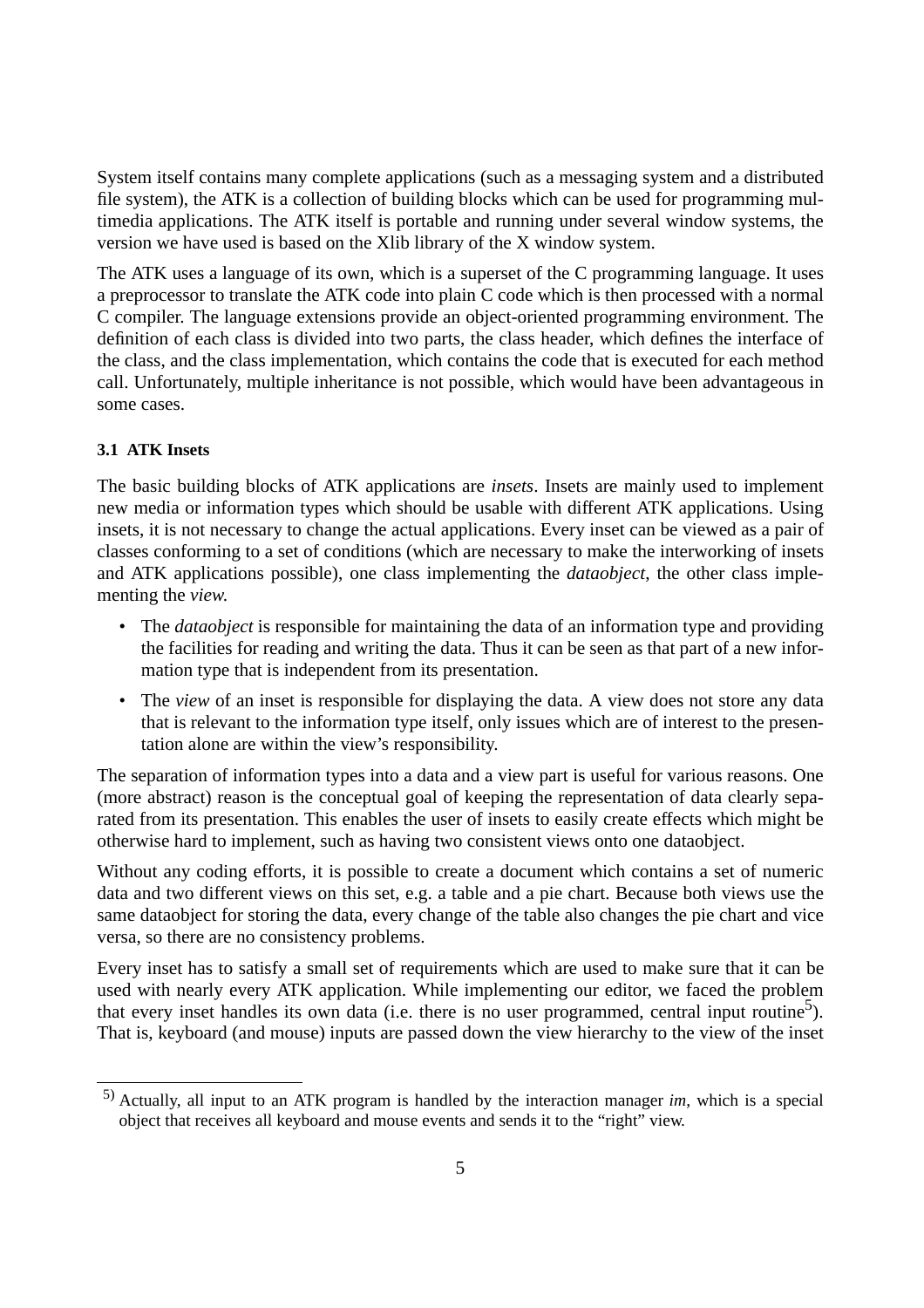which has the input focus and are handled there. Since users should only be able to modify reserved regions of the documents, all other parts must be set read-only. Unfortunately, this is a nonstandard inset property, so that only some insets offer a read-only feature (some as methods, others as variables). However, this property is not mandatory, i.e. not defined in the superclasses dataobject and view.

Consequently, we introduced a new mandatory method which must be implemented by all insets which should be used with our editor. It can be used to set an inset to read-only and should be implemented recursively. With this method, it is possible to set all unreserved regions to readonly, otherwise it would be possible to modify an inset's data even if it is not reserved.

#### **3.2 The Joint Inset**

The standard editor provided with the ATK is *ez*. It is an editor program which can be used to handle and manipulate ATK insets. Although it is possible to use ez for editing with multiple users (using multiple views and displaying them on different X servers, a feature that is already built into ez), there is no coordination or access restriction. Therefore we used ez as a base for our editor, extending its functionality with joint editing features. What we needed was a way to distinguish between different users and to restrict write accesses to explicitly reserved regions.

We thus changed the ez application as well as the *text* inset that is normally used with it. The major change was to add a *reserve* command which can be used to reserve selected regions of the document. We used the text inset as the basis for the joint editing inset. Reserved regions are placed in a special type of inset, which is described in detail in the following section. Because the clients are implemented stateless, a reserve operation is simply transmitted to the server and nothing is remembered inside the client. The server then reacts to this request by either granting a reservation which is then transmitted to all clients (including the one that asked for it) or ignoring the request if the reservation could not be made (e.g. because an already reserved region has been selected $<sup>6</sup>$ ).</sup>

Another modification necessary were the file commands *load* and *save*, which normally work locally, i.e. they read from and write to the local file system. We changed these commands to work over the network, because a save operation should not create a local copy of the document but perform a save operation on the server side. The load operation was modified accordingly.

### **3.3 The Jnote Inset**

The joint application (i.e. our collaborative editor) uses a special inset to represent reservations within the document. We implemented this inset using a given inset as a basis. The *jnote* inset's implementation is based on the *note*7 inset. We modified the inset to display the name of the

<sup>6)</sup> If a reservation is part of the selection, the server reserves all content until the beginning of the first reservation. If only existing reservations are selected, the server does not create a new reservation.

 $<sup>7</sup>$ ) The note inset is provided with the standard ATK distribution. It is part of a set of insets created by the</sup> MIT. Originally, this inset was designed to make annotations to documents (either open or closed) to allow readers to make comments to documents without "changing" them.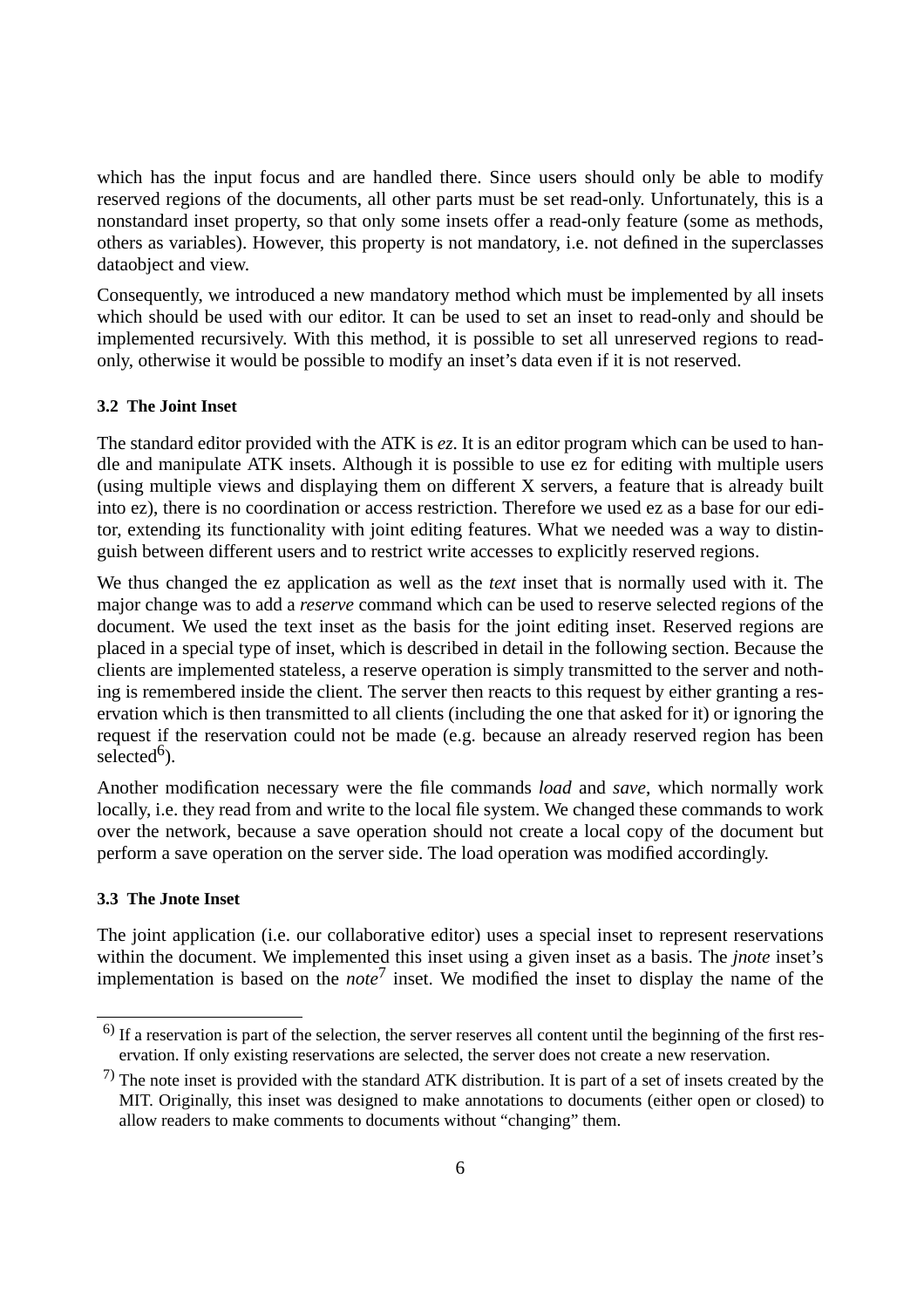owner of a reservation in its title bar and to provide the operations necessary within a reservation's context, i.e. submit, commit and unreserve. Furthermore, we implemented the submit mechanism to be executed automatically (we called this the autosubmit feature), in case the user wants to send or receive updates periodically instead of initiating submit operations manually. The status of the autosubmit mechanism is also displayed in the jnote's title bar.

These additional operations are available in new items within the menu bar of the jnote inset, such that a user may perform one of these operations whenever he is in the right context (i.e. is working within a jnote). All operations are executed immediately, except the commit operation, for which the user is prompted to type in a short (a few words) description of the changes, which is then added to the document's change  $log<sup>8</sup>$ .

The autosubmit mechanism works on an adaptive basis. It is configurable with regard to the minimum and maximum delay before a submit operation and can be used to periodically update existing reservations. The adaptation procedure takes the difference of the volume of the two last submit operations to calculate the delay until the next submit is executed. This difference should give an rough estimate of the modifications applied to a reservation. Consequently, the adaptation is always a little bit "too late" and fails to take replacements into account, but it is sufficient for most cases, except when the size of a reservation changes very rapidly (e.g. using large cut or paste operations). Autosubmit may only be enabled by the owner of a reservation.

The jnote inset is implemented in a way that allows it to store all relevant information needed for a reservation. The implementation is based on the ATK's dataobject/view separation which again is very useful in this case. Any jnote view might use at most three different contents stored by the dataobject. One of these is only necessary for the jnote's owner.

- The *original* contains the content originally reserved by the requestor of the reservation. This content is needed if the owner finally chooses the unreserve operation to throw away all changes and restore the original content of a reserved region.
- The *editable* content is necessary for the owner of a reservation only. It is the content that is displayed and directly accessible for making changes in the jnote view's window of the reservation's owner. The editable content is copied to the submitted content (see below) for each submit operation.
- The *submitted* content of the dataobject contains the most recently submitted content of a reservation. In case of a commit operation, this is the content to be inserted into the document<sup>9</sup>. The submitted content is the content displayed by all jnote views which are not owners of the reservation (i.e. all other clients).

<sup>8)</sup> The change log is part of a document's administrative information and provides a list of triples consisting of a change's date, the name of the user who made the change, and the description entered at the prompt after having selected the commit operation. Thus the change log represents a short history of all changes applied to a document.

<sup>9)</sup> The commit operation is implemented in a way that first a submit is executed which copies the editable content of the owner to all submitted dataobjects, which are then integrated into the document.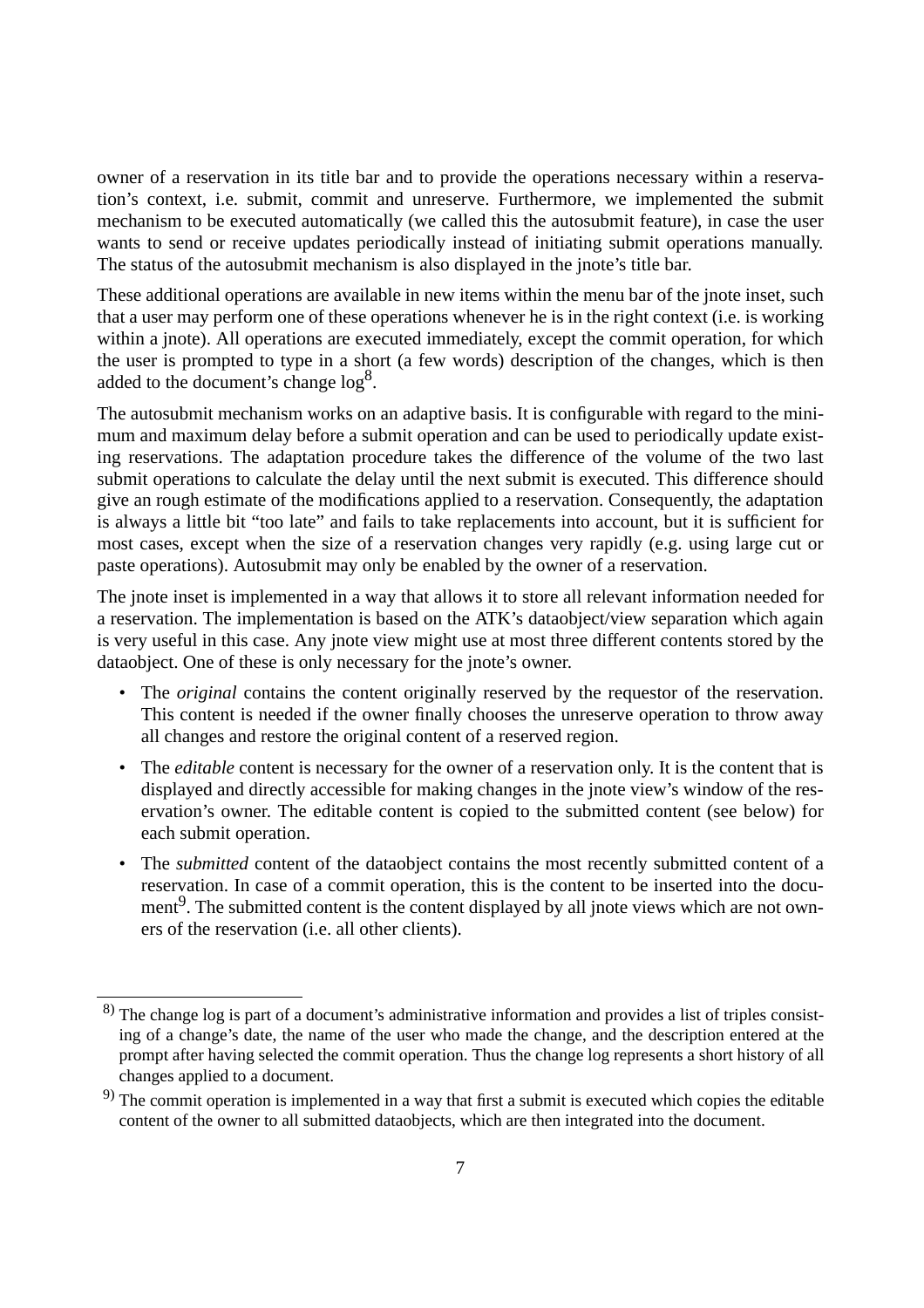This use of several content portions within one dataobject makes it easy to manage the different content versions which have to be stored for each reservation. In fact, all jnote views use the same jnote dataobject, but they display different content portions. Performing certain operations (such as submit, unreserve or commit) is as easy as copying one content to another. The update of views whenever the dataobject changes is handled by the ATK automatically, so the coding of the reservations has been relatively straightforward.

### **3.4 The RMC package**

The RMC (Remote Method Call) package has been implemented to allow the execution of instance methods of objects located on remote systems. Whenever a reservation is requested, the client's joint instance executes a special method on the server's joint instance (which is responsible for handling reservations). This remote execution is supported by a special package<sup>10</sup> which allows the client to execute methods on the server's objects and vice versa. RMC is used by registering with the RMC package. The class and the instances must be registered in order to be able to execute a RMC call or to be called by a remote object. The RMC package stores the registration information and pointers to the objects and thus is able to pass the method call to the appropriate instance when it receives such a request over the network.



Figure 2: Communications Implementation<sup>11</sup>

Figure 2 shows the basic structure of the MultimETH system which is used for the transport of messages between the editor's components. The RMC part of the editor code is the package that is

<sup>10)</sup> A package (in ATK terminology) is a special class with no data and no methods; packages are mainly used as subroutine libraries.

 $11)$  ISODE is a communication system development environment which implements several OSI services and protocols. MultimETH uses ISODEs implementation of the *Remote Operations Service Element (ROSE)* and the *Association Control Service Element (ACSE)* of the OSI application layer.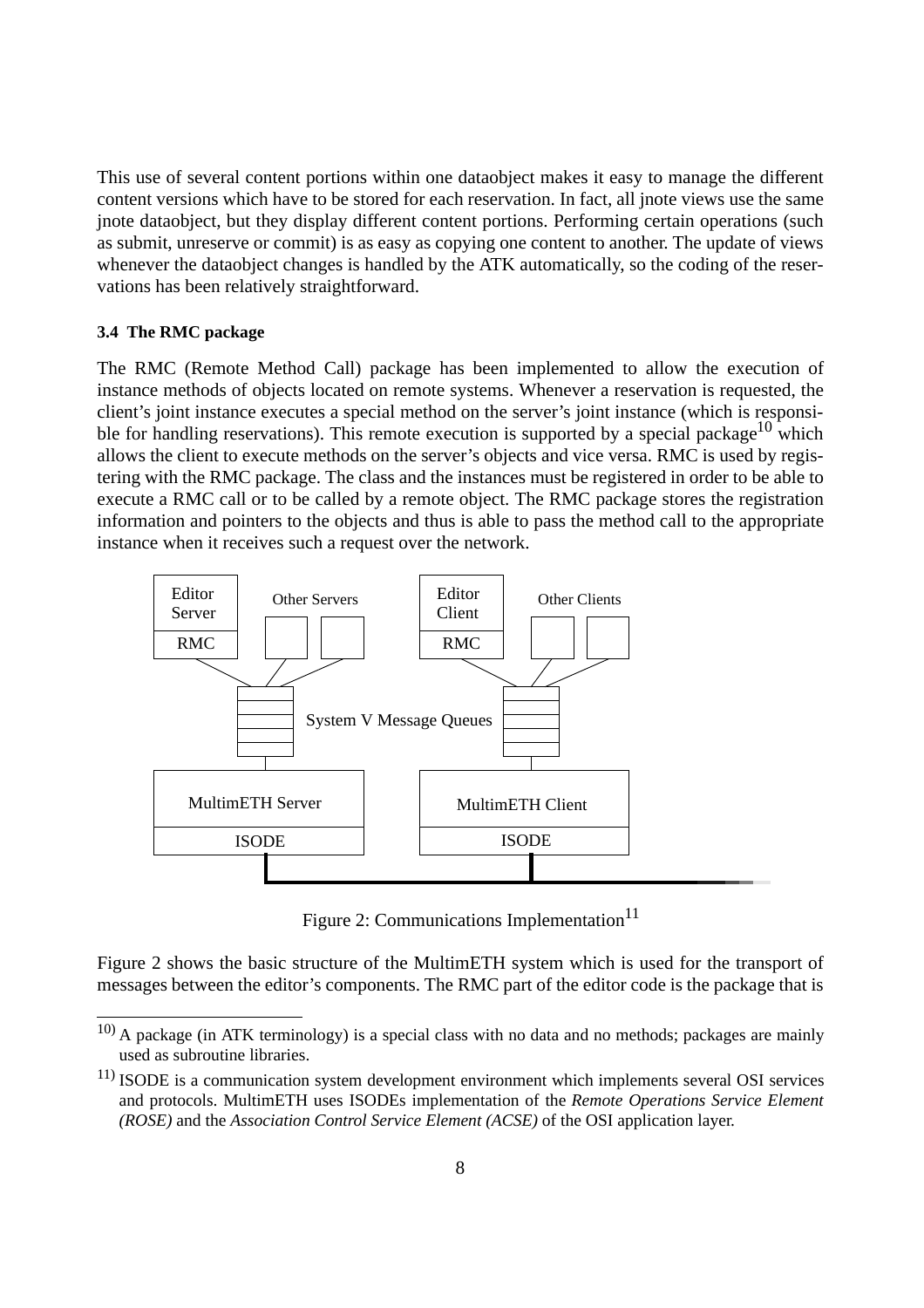used by various objects to communicate with objects on remote systems. The RMC part is structured again, i.e. it is divided into two parts.

- The first part of the RMC layer (called rmc module) is the communication independent part. It is responsible for providing the interface for the objects using RMC procedures. It is used by all objects which want to call remote methods.
- The second part of the RMC layer (called comm module) is the part dealing with the actual communication. It is the only part that has to be adapted if a new communication subsystem (e.g. sockets) is used. The communication requires an order-preserving, non-duplicating, 8 bit transparent service with no length limitations for the messages being sent. If any of these requirements are not satisfied, they must be implemented within the comm module.

Two comm modules were implemented. The first one uses TCP/IP over stream sockets, which was easy to implement because they satisfy all requirements listed above<sup>12</sup>. This module was used with the first prototype for testing purposes. The second comm module was implemented for the use of the editor within the conferencing system. Because we used the conferencing system's communication mechanisms, the editor was integrated using System V message queues.

The implementation of the message queue comm module was more difficult because we needed a segmentation/reassembly mechanism to get around the length limitations within message queues. Now the method calls are segmented at the caller's side and the comm module on the performer's side reassembles the packages. Messages in the message queue are identified using different mechanisms. The type field in the message structure is used to indicate that the message is for the editor client or server (and not for one of the other processes also using the message queue). It is set by the originator of the message to indicate the source of the message. The message is then transported over the network connection and the conferencing system puts it into the message queue on the other side. This method makes the distribution of the processes transparent to the programs using the message queue interface, because they can use the two message queues on different computer systems as if they were using one local queue.

#### **4.0 Usage of the Editor**

The usage of the editor is easy and intuitive if the user is accustomed to the normal ATK editor *ez*. The additional commands available in the MultimETH menu item are used to reserve regions or to work with a reservation, depending on where the cursor is located. This is possible because the ATK provides context-specific menus. Figure 3 shows a screendump of an editing session with the editor. The object located in the upper half of the window is the *access* object which is used to store administrative information for a document (such as the change log and access rights). The reservation is represented by the window with the title bar saying that the reservation belongs to Peter who does not use autosubmit at the moment.

<sup>12)</sup> Messages are indicated by NUL-terminated byte streams. NUL was excluded from the range of valid characters for the message content.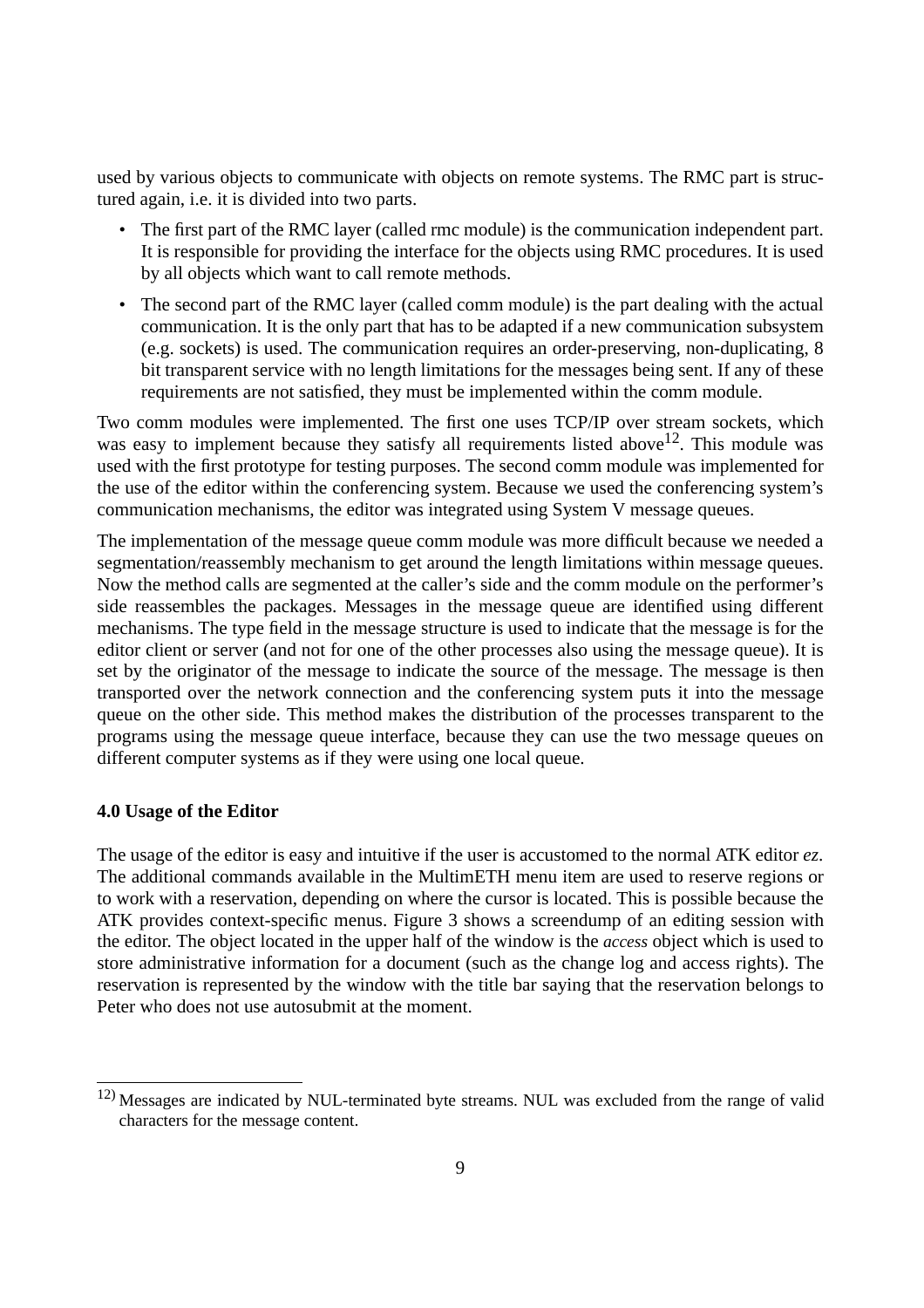There is one special command in the jnote inset's *reservation* menu item which has not been mentioned until now because it is only of local significance. It is the *open window* menu item which can be used to display a reservation in a separate window. This command is implemented using ATK's separation of views and dataobjects. Open window creates a new view in a separate window (using a new interaction manager and a new frame) and thereby enables the user to either make changes in the separate window or in the normal reservation window within the document.

|                                                                                                                                      | joint ~/conf_dir/AAAa01773*                                                                       |  |                                                                                                                    |  |  |  |  |  |                                                  |       |      | 凹 |
|--------------------------------------------------------------------------------------------------------------------------------------|---------------------------------------------------------------------------------------------------|--|--------------------------------------------------------------------------------------------------------------------|--|--|--|--|--|--------------------------------------------------|-------|------|---|
|                                                                                                                                      | joint File Search/Spell Font Justify Region Title Page Index Media                                |  |                                                                                                                    |  |  |  |  |  | Reservation                                      | notes | More |   |
| Change Log Entries                                                                                                                   |                                                                                                   |  |                                                                                                                    |  |  |  |  |  | Commit                                           |       |      |   |
|                                                                                                                                      | 1993-05-28<br>1993-05-28<br>1993-05-28<br>1993-05-28                                              |  | peter - 1st change<br>peter - 2nd change (inserted raster)<br>peter - changed text<br>peter - another modification |  |  |  |  |  | Unneserve<br>Submit<br>HULOSUDAIL<br>Open Window |       |      |   |
| Owner : read write annotate                                                                                                          |                                                                                                   |  |                                                                                                                    |  |  |  |  |  |                                                  |       |      |   |
| Conference : read write annotate                                                                                                     |                                                                                                   |  |                                                                                                                    |  |  |  |  |  |                                                  |       |      |   |
| World : read                                                                                                                         |                                                                                                   |  |                                                                                                                    |  |  |  |  |  |                                                  |       |      |   |
| This is a sample document created with our joint editor. It contains not only text, but also a drawing                               |                                                                                                   |  |                                                                                                                    |  |  |  |  |  |                                                  |       |      |   |
| peter autosubmit off <b>All Strategies</b><br>This text is reserved by peter who currently switched off the autosubmit<br>mechanism. |                                                                                                   |  |                                                                                                                    |  |  |  |  |  |                                                  |       |      |   |
|                                                                                                                                      | The menubar shows the operations available for the jnote inset, including the Reservation submenu |  |                                                                                                                    |  |  |  |  |  |                                                  |       |      |   |
|                                                                                                                                      | which can be used for the operations described in this paper.                                     |  |                                                                                                                    |  |  |  |  |  |                                                  |       |      |   |

## Figure 3: Sample Editing Session

A normal way of working with the editor is therefore given by the following sequence of activities, which is not necessary, but useful for collaborative editing sessions.

• The editing session is started using the conferencing system's mechanisms. The users who want to participate in the joint editing must all be active in one conference. They can use the conferencing system's communication mechanisms such as *broadcast* and *chat* (the system also provides audio-conferencing capabilities) to discuss which document should be edited.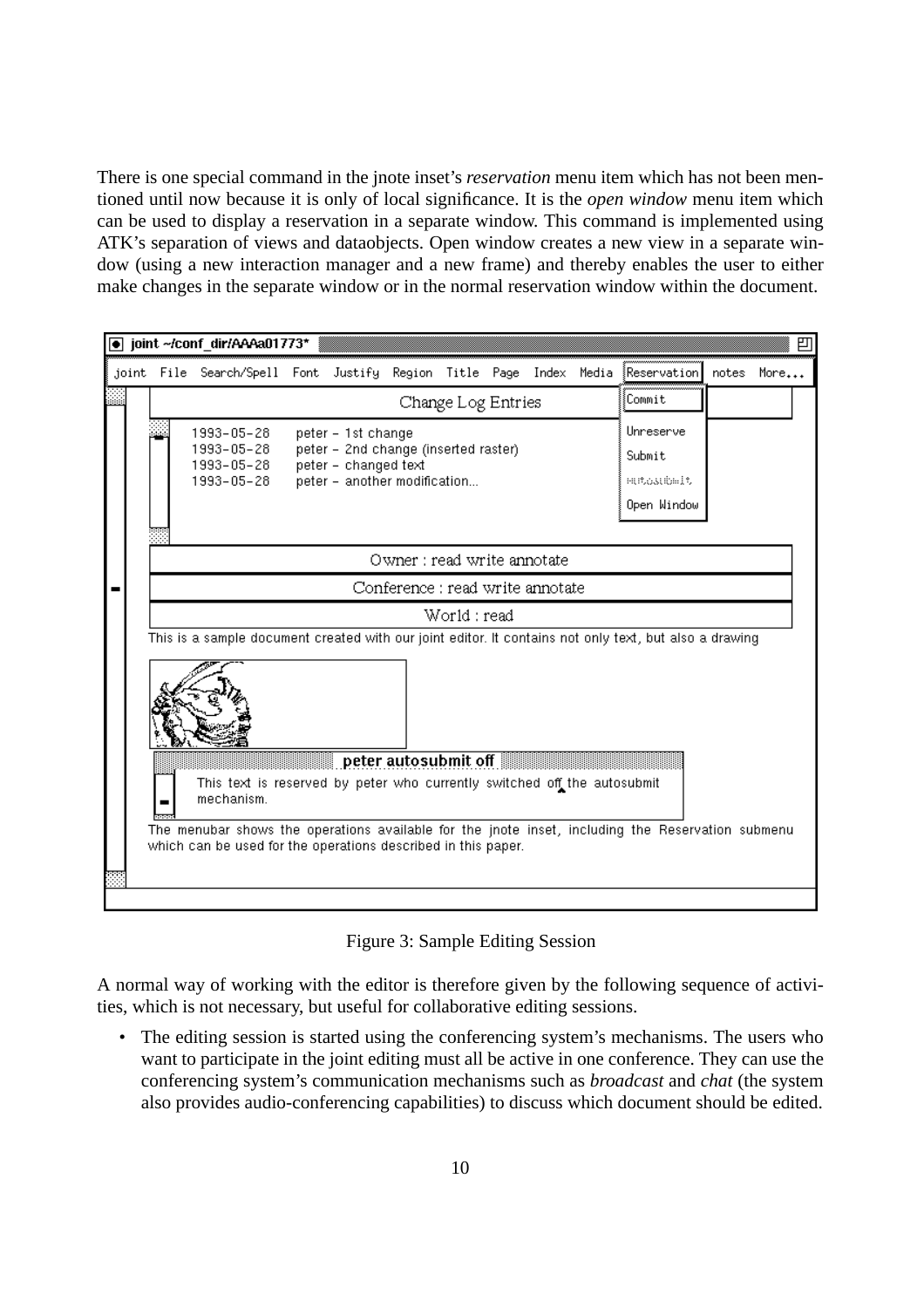- After editor clients have been started by all participants<sup>13</sup>, they see the document without any reservations (provided that it was not saved with active reservations, which is possible) and can start looking for the regions they want to edit. Each participant reserves all the regions he needs. Conflicts are prevented by the server and may be discussed using the conferencing system. After all reservations are made, the document is seen as a sequence of reserved and unreserved regions.
- Now the participants select the *open window* menu item for all reservations they own. They get a separate window for each reservation. After having opened the separate windows, they can *close*<sup>14</sup> their reservations within the document. The participants now can see the document with all reservations made by other participants within the document window, while they can edit their own reservations within the separate windows.
- For each reservation to be committed or unreserved, the appropriate menu item is selected in the menu bar of the separate window. After having entered the description of the changes (in case of *commit*), the separate window disappears and the reservation's icon within the document is replaced by the modified content. If new reservations are made, the procedure described above can be applied again.

To avoid the communication overhead that is caused by the client/server connection when the editor is used by one person only, a stand-alone mode has been implemented. In stand-alone mode, the client is the only component necessary, and runs without a server. All reservations are handled locally, which is sufficient because there is only one user. Reservations may exist because documents can be saved with active reservations. In this case the reservations are still valid when the document is edited and only free regions or regions belonging to the stand-alone user may be modified. Stand-alone mode has been implemented by changing all methods which require communications with the server to be performed locally.

Working with the editor showed that in most cases it is sufficient to have asynchronous but periodic updates of the reserved regions. Only in case of very slow network connections, the delay caused by periodic updates may be too large, but in this case it is possible to reduce the autosubmit frequency or only transmit changes when really necessary, using the submit operation. The editor is not meant for shared whiteboard usage<sup>15</sup>, which requires a synchronous connection between the users, so in this case other tools should be used.

There is some other work related to the editor, namely a converter package which can be used to convert documents in ATK format to *Rich Text Format (RTF)* and back to ATK format. Because of the differences of ATK and RTF documents, some information may be lost. Reservations can not be represented in RTF (there is no concept of access restrictions), but they are formatted in a

<sup>13)</sup> The editor server is started automatically if a conference is opened.

<sup>&</sup>lt;sup>14)</sup> Close does not affect the reservation. It is a display oriented command which causes the jnote to be displayed as an icon instead of an editable window.

<sup>&</sup>lt;sup>15)</sup> Shared whiteboards are used within conferencing applications for sharing a common drawing area between distributed users. For this type of application it is crucial to have synchronous communications for immediately sharing drawings and perhaps cursor locations (see e.g. [5]).